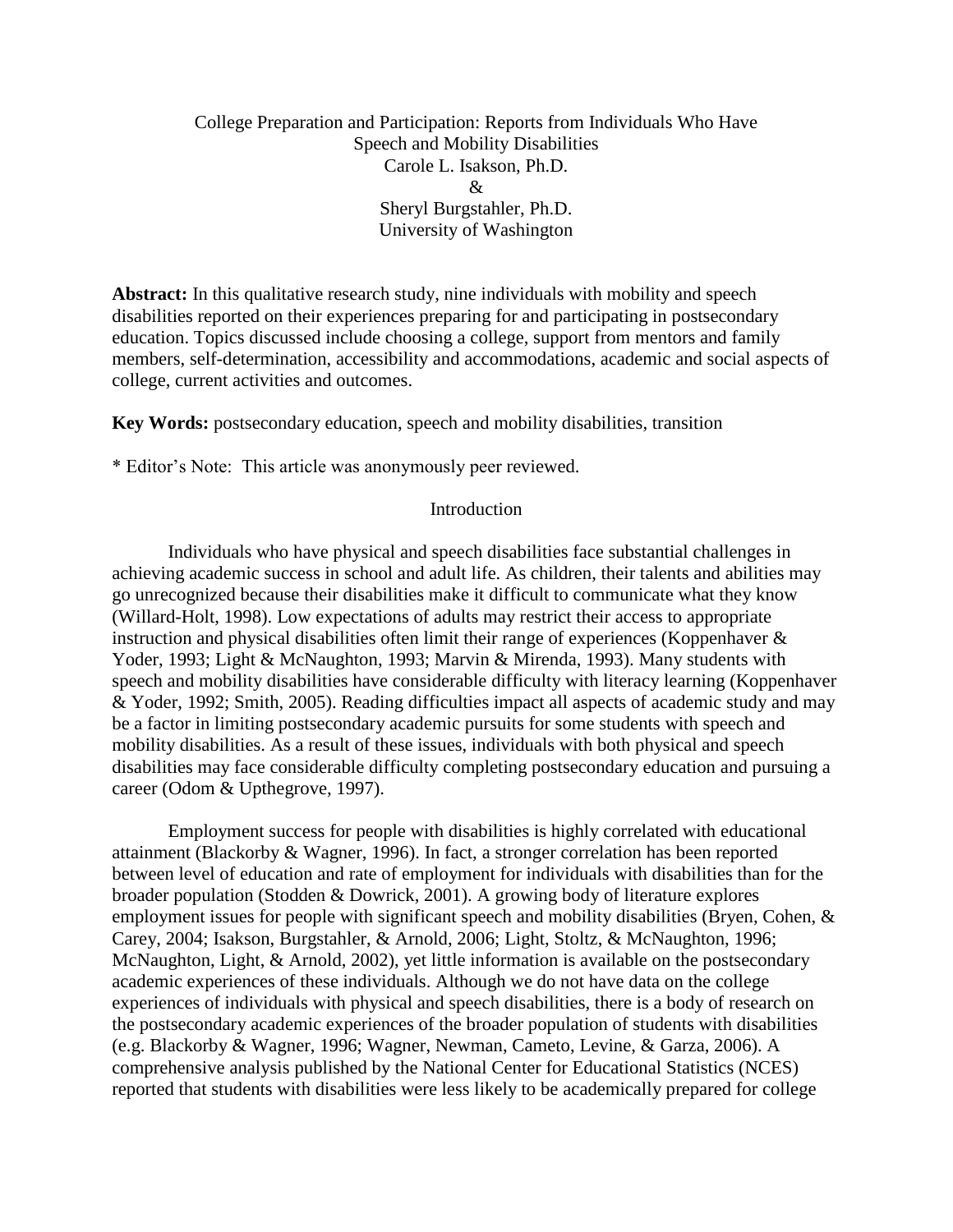than their non-disabled peers (Horn & Bobbitt, 1999). Students with disabilities were less likely to apply for college admission than peers without disabilities. Students with disabilities who pursued postsecondary education were less likely than their non-disabled peers to attend a fouryear school and were less likely to earn a degree. Nonetheless, 80% of individuals with disabilities who did earn a bachelor's degree reported finding employment after graduation; in addition, no significant differences were found in starting salaries for college graduates with and without disabilities (Horn & Berktold, 1999).

Although large statistical studies have clear value in documenting the broad picture of college preparedness and participation, there is also much to be learned from smaller qualitative studies that explore the experiences and perceptions of individual students. In a survey that examined the high-school-to-college transition experiences of 59 students with various disabilities, the participants reported that the three major barriers they faced in succeeding at college were (1) societal attitudes, (2) lack of preparation, and (3) financial constraints (Garrison-Wade & Lehmann, 2007). Participants reported that low expectations of high school teachers and lack of access to rigorous college-track classes left them ill-prepared for collegelevel work. The students reported that the factors that promoted their success included their own self-determination and the support and encouragement of family. Self-determination, including self-advocacy skill, plays an increasingly important role as students transition from high school where accommodations are the responsibility of the school district to college where more responsibility shifts to the student (U.S. Department of Education, 2007).

Purpose of the Research

A study was undertaken to explore the perceptions of individuals with speech and mobility disabilities about their preparedness for college and their postsecondary academic experiences. The researchers sought a greater understanding of the factors that contributed to the success of these students, as well as those factors that presented obstacles. It was expected that the results could help educators, parents, and others better support students with mobility and speech disabilities as they transition to college and careers.

#### Method

This exploratory study used an internet-based focus group to examine the postsecondary academic perceptions and experiences of individuals who have mobility and speech disabilities. The focus group is an effective research tool for uncovering the perspectives of individuals who have common characteristics and experiences with regard to the topic of study (Krueger  $\&$ Casey, 2000; Vaughn, Schumm, & Sinagub, 1996). In recent years, computer-mediated communication (CMC) has played an increasing role in facilitating communication between individuals whose face-to-face interactions were constrained by distance, overloaded schedules, and/or disabilities that impact communication (Burgstahler, 2006). The development of assistive technology—e.g., expanded keyboards, on-screen keyboards, and Morse code input devices controlled with switches—makes electronic communication possible and practical for individuals with a wide range of disabilities. Asynchronous communication eliminates scheduling problems and allows individuals to take the time they need to formulate responses. It removes the stigma of speech impairments. Other recent studies have used CMC to support focused discussion among individuals with disabilities (McNaughton, Light, & Arnold, 2002;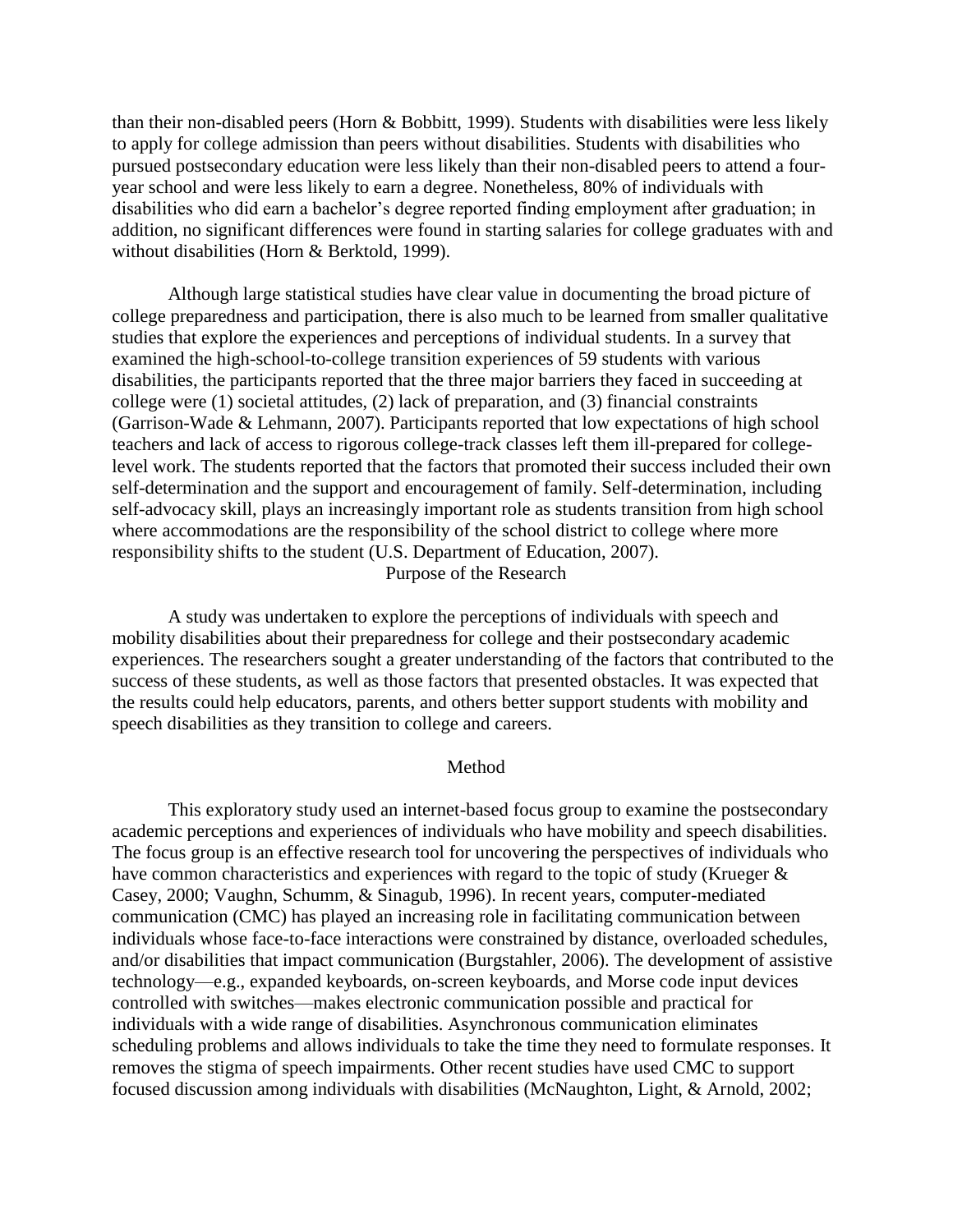McNaughton, Symons, Light, & Parsons, 2006; Rackensperger, Krezman, McNaughton, Williams, & D'Silva, 2005). For individuals with speech and mobility disabilities, an asynchronous online focus group minimizes physical demands on participants and allows each participant to contribute at a pace and time that is appropriate and convenient (McNaughton, Light, & Groszyk, 2001).

### Participant Recruitment

To participate in this study, an individual had to (a) be over 18 years of age, (b) be a high school graduate, (c) have a desire to attend college, (d) have both a mobility impairment and a speech impairment, and (e) have access to electronic mail. Potential participants were identified from a database of hundreds of individuals who had, since 1992, participated in at least one of many nationwide activities sponsored by the Disabilities, Opportunities, Internetworking, and Technology (DO-IT) Center at the University of Washington. DO-IT helps middle school, high school, and college students with a broad range of disabilities transition to and succeed in postsecondary education and employment (Kim-Rupnow & Burgstahler, 2004; DO-IT, 2006).

An email recruitment message was sent to fifteen individuals who had self-identified as having both mobility and speech disabilities and who had attended college or expressed a desire to attend college. Nine individuals agreed to participate.

### Procedures

Participants were asked to complete a demographic questionnaire that included questions about their school and work history as well as their use of assistive technology for mobility and communication. After all participants had responded to the questionnaire, the researchers created a closed email list that was administered through the University of Washington list management system. The investigators facilitated the focus group by presenting topics for discussion and posting follow-up questions when appropriate. The discussion topics, queries, and responses were sent by electronic mail to all discussion group members. The focus group discussion took place over a period of 12 weeks, with a new topic presented every 5 to 10 days. The topics and queries posted can be found in Appendix A.

### Analysis

The qualitative analysis software package Atlas.ti (Muhr, 2000) was used for coding and data management. The content of each electronic mail message posted by the participants during the discussion was entered into Atlas.ti. Each standalone unit of information was assigned a code that identified the main theme of the unit (Lincoln & Guba, 1985; Strauss & Corbin, 1998). The codes were refined through an iterative process and finally combined into code families or categories of codes. The findings in the following section are presented under three broad categories of content that correspond to the code families: preparation for college, the college experience, and outcomes and attitudes.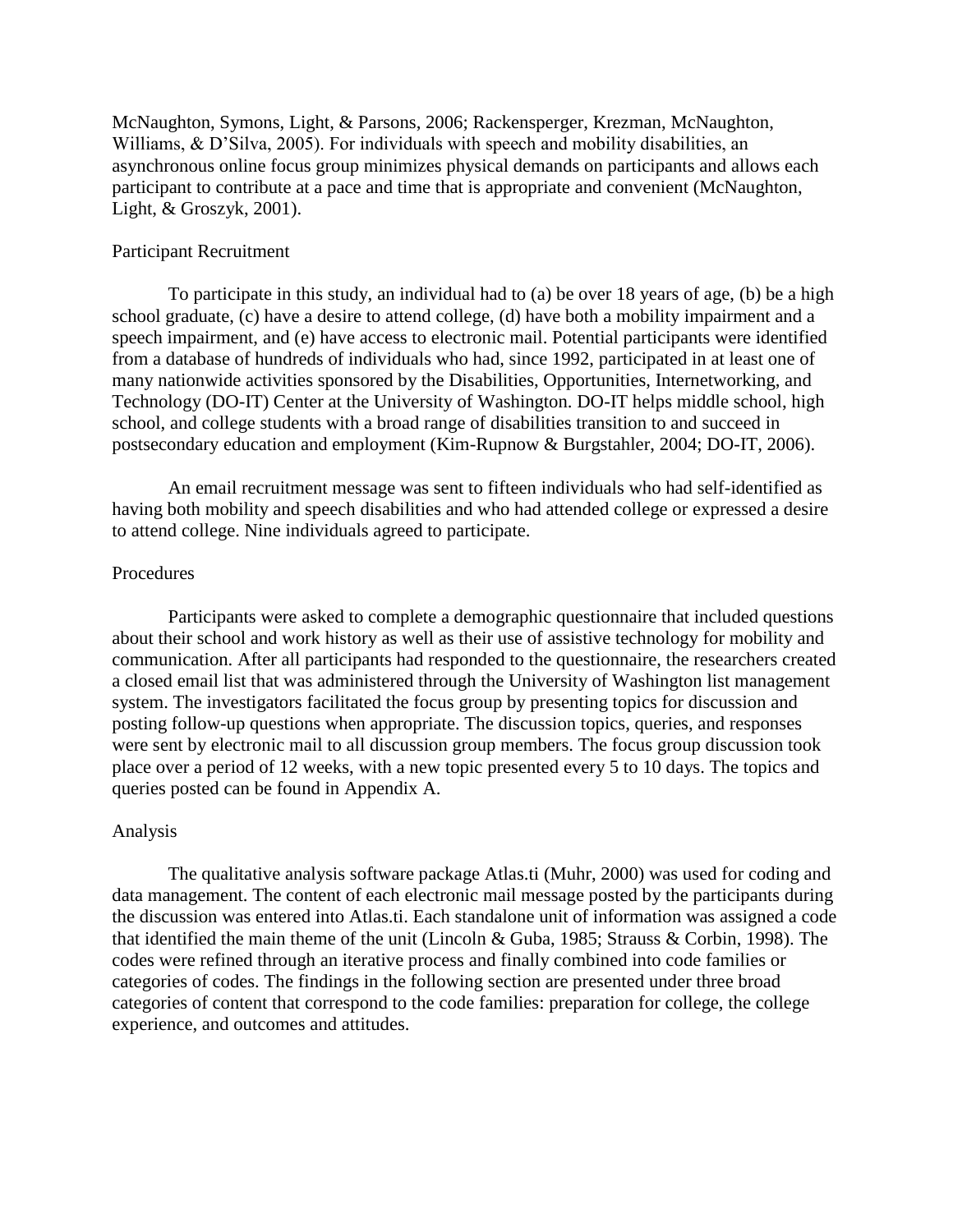## Findings

Six of the nine focus group participants were students at the time of the study; two were attending community colleges, three were pursuing four-year degrees, and one was in graduate school. The three oldest participants were not in school at the time; one had earned an associate's degree, one had earned two bachelor's degrees, and the third had left school without earning a degree. There were 6 male and 3 female participants ranging in age from 21 to 38. Seven of the participants had cerebral palsy and two had brain injuries. Participants used wheelchairs, scooters, a three-wheel bike, and walkers for mobility. They used both high-tech and low-tech augmentative and alternative communication (AAC) devices to supplement or replace speech. Each name included in this article is a pseudonym.

The focus group discussion generated 141 email messages over a 12-week period; 29 messages were from the two researchers and 112 were from the nine participants. Not all participants contributed to every topic. During the 4th week of the discussion, Crystal reported that she would not be able to continue in the focus group because of the workload of her classes. Her responses to the first three topics are included in the analysis. Note that, in the excerpts from email messages presented below, typographic and spelling errors have been corrected, symbols and abbreviations have been expanded, and standard capitalization has been used.

#### Preparation for College

Researchers asked focus group participants how well their pre-college school experiences prepared them for life after high school. The participants reported a range of experiences. Dana and Will reported that their schools provided training in independent living skills:

"They designed an independent living class for me to take during high school to aide me through my transition, and we did activities like going out to eat, going shopping, going to the grocery store, going to the bank, visiting the independent living center etc. At least they attempted to prepare me but I feel they could have been more effective." (Dana)

"The last semester of my senior year, my case manager let me get out of the building and do some other experiences, which was fun. I think the key is let the student be in charge of their destiny." (Will)

Michael reported that he developed study skills that served him well in college:

"Elementary and high school prepared me for college by giving me a solid foundation of good study habits and knowing I always had to get my homework done early."

Other students felt inadequately prepared by their early school experiences. Brad and Benjamin both expressed disappointment with the academic opportunities available to them in high school: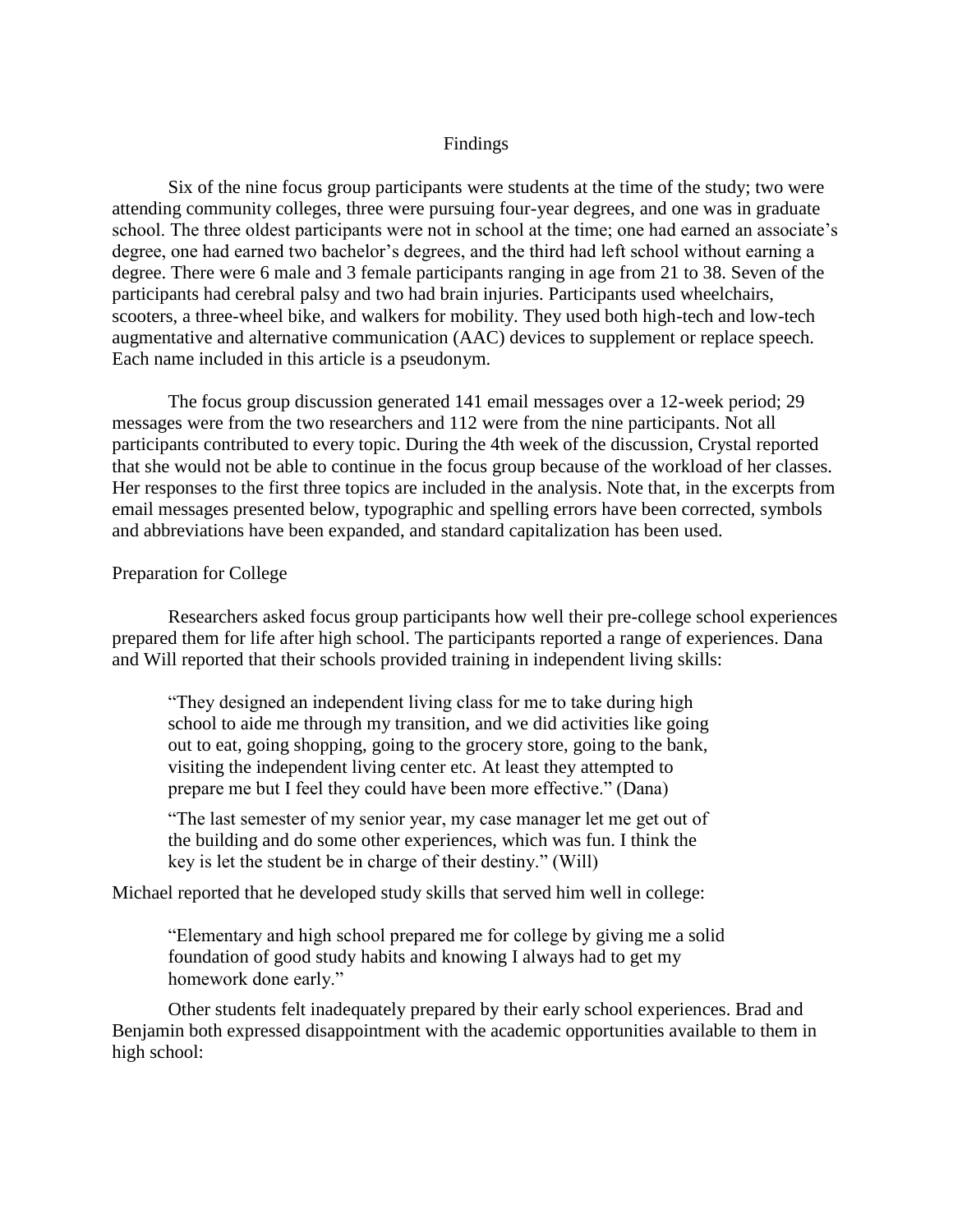"Throughout middle school and high school, I took honors and Advanced Placement [AP] classes which were meant to be challenging and prepare me for college. Unfortunately, the AP classes at my high school were like standard classes at other high schools and didn't prepare me for college or the AP tests very well." (Benjamin)

Brad reported that he was not allowed to take the advanced placement (AP) classes that he desired and was dissatisfied with the advice he received:

"My high school did not prepare me at all really, and this included my [Individualized Education Program] IEP team. For example, most people knew I wanted to go to college. I wasn't allowed to take AP classes. They almost messed up my entire college career by telling me that a foreign language class wasn't needed at all."

Supportive Teachers and Mentors

Some participants mentioned specific teachers who played a supportive role in their early education. Rebecca reported that a teacher she met when she was very young helped her family navigate the public school experience:

"My preschool teacher had a daughter with cerebral palsy that was five years older and I kept in touch with that teacher all through my schooling …. So, my teacher kept telling my mom and me what to watch out for and what kind of problems we might come across."

One of Jennifer's teachers played a significant role in her decision to go to college:

"My high school drama teacher put the college bug in my head. I thought she was cool because she was a free spirit [and an] environmentally conscious person, so I listened to all of her cool college stories."

Benjamin was influenced by a teacher who encouraged him to expand his assessment of his own capabilities:

"One teacher whom I had for two years of journalism … knew all along that I possessed more abilities than I even knew were in me… [He believed] in my abilities enough to encourage me to push my limits. While he was my teacher for journalism … he wanted me to find a way to take pictures…. I brushed it off by telling him I would look into it, having no real intention of doing so.… A few weeks later when my parents returned from the school's open house, my dad said that [my teacher] had suggested he help me adapt a camera so I could take photographs.

A week or so later, I was taking pictures of our wrestling team in action... [My journalism teacher] … believed in my abilities and in me as a person. I left his class knowing that I had many more abilities within myself waiting to be discovered."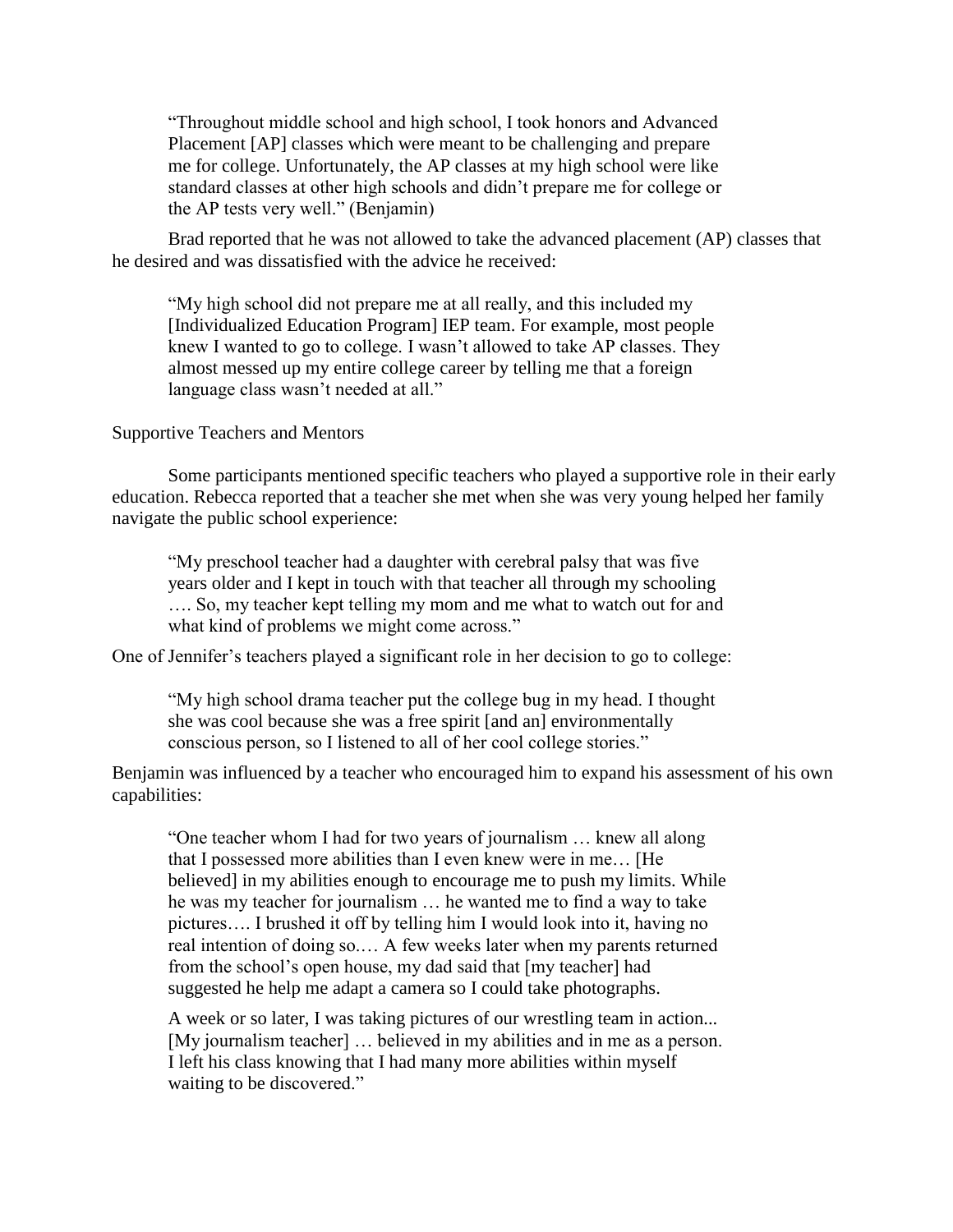Family Support

Many participants reported that they received their strongest support and encouragement from family:

"My high school team always knew I wanted [to attend] and would attend college, yet they didn't really help me that much…. My mom always was behind me and pushed me." (Brad)

"Mom and my assistants and friends always encouraged me because they all know that with the right help that I could do most anything… Some of the teachers and other helpers thought that … I shouldn't be mainstreamed because with my physical and language disabilities I couldn't always show them what I knew." (Rebecca)

"Well, nobody really pushed me for college except my parents and my IEP team. It was very interesting because [going to college] was my choice." (Will)

"My mom, dad and brother along with my teachers encouraged me to set high goals for myself, not to mention I set high goals for myself anyway." (Michael)

## Initial Areas of Interest

Focus group members reported a variety of academic and career interests while they were in high school. Michael had the goal of becoming an elementary school teacher. He wrote, "I planned my entire life to be a teacher." Crystal stated that, while she was in high school, her career interests included "archeology, civil rights activist, librarian, forensic anthropologist." Dana, Benjamin, and Brad reported that they were interested in technology and computer science Dana wrote, "My main interests have always been computers, software and augmentative and alternative communication." Jennifer said that she enjoyed working with people and wanted a job where she could "inspire people to empower themselves." Will also sought to inspire people and reported, "I always had a desire for public speaking. People need to be inspired somehow… Speaking is my calling for sure!!!"

Rebecca reported that she had three specific career interests while she was in high school:

"At first I was interested in becoming a person that goes around to different businesses and makes sure that they are accessible to all people. My second interest was working in a preschool because when I was in high school I took child psychology and volunteered in a preschool and really enjoined it. Also when I was in high school my friend … and I started our own business as our junior and senior high school projects making and selling soap… Besides earning money, our goal [was] to help the community interact with disabled people in business… I would like to own my own business."

## Choosing a College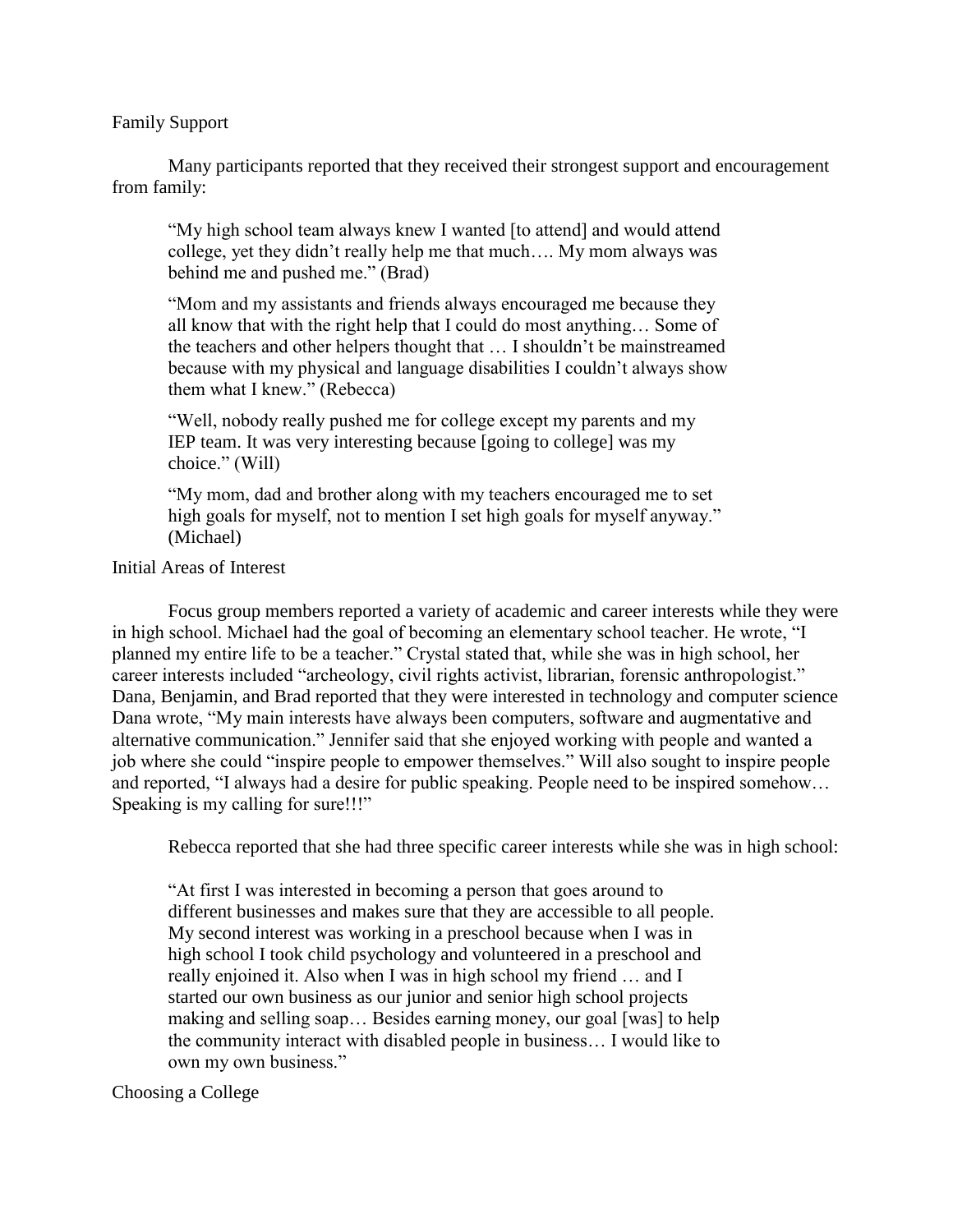Five of the participants began their college careers at four-year colleges, while four started out at community colleges. Several participants mentioned proximity to home and family as an important factor in their college choice. Dana reported:

"I chose [a state university] primarily because it's in my hometown, and at that time it was questionable how independent I might have been, so my parents preferred me to stay nearby home."

Like Dana, Brad attended a four-year college after high school graduation:

"I selected the two schools I applied to by knowing about … the programs I was interested in by national recognition or word of mouth. The largest factor was accommodations given."

Financial considerations were a factor in the choice of a college. Jennifer reported: "I went to [a state college] my freshman year because of in-state tuition and free rent."

The participants in this study were also concerned with issues of accessibility and levels of support available from campus organizations charged with providing services to students with disabilities. Hugh chose a community college in his area because "they have the most comprehensive service for cerebral palsy students." Jennifer reported that she was influenced by "a wheel-chair friendly campus" and Brad reported that accessibility issues and campus terrain played into his decision as well.

Two students reported that it was through campus visits and informational events that they learned about the schools they eventually attended:

"I picked [a community technical college] because I toured it once and I really loved it. I was on a tour with some students from my high school, and I liked it the best out of all the colleges we visited…. You felt a sense of community from [students of] all different backgrounds." (Will)

"I had originally intended on going to [a state university], but I changed my mind my junior year in high school when I went to a college fair and learned more about [a small private college]. I chose [that school] for its Christian environment and smaller classes." (Benjamin)

Will reported that he could have used more help with the college application process: "College was a challenge for me because I was on my own as far as applying. I had to know when everything was due (I didn't), get everything in on time (I didn't)... At my high school, the special education program there never really stressed the issue of getting forms in. I felt that they didn't prepare me for what I had to do. Maybe it was my laziness too, I'm not ruling that out."

Similarly, Dana reported that "high school graduation was almost like getting dumped out on the street by the school system to fend for yourself… I feel they could have done more to prepare me."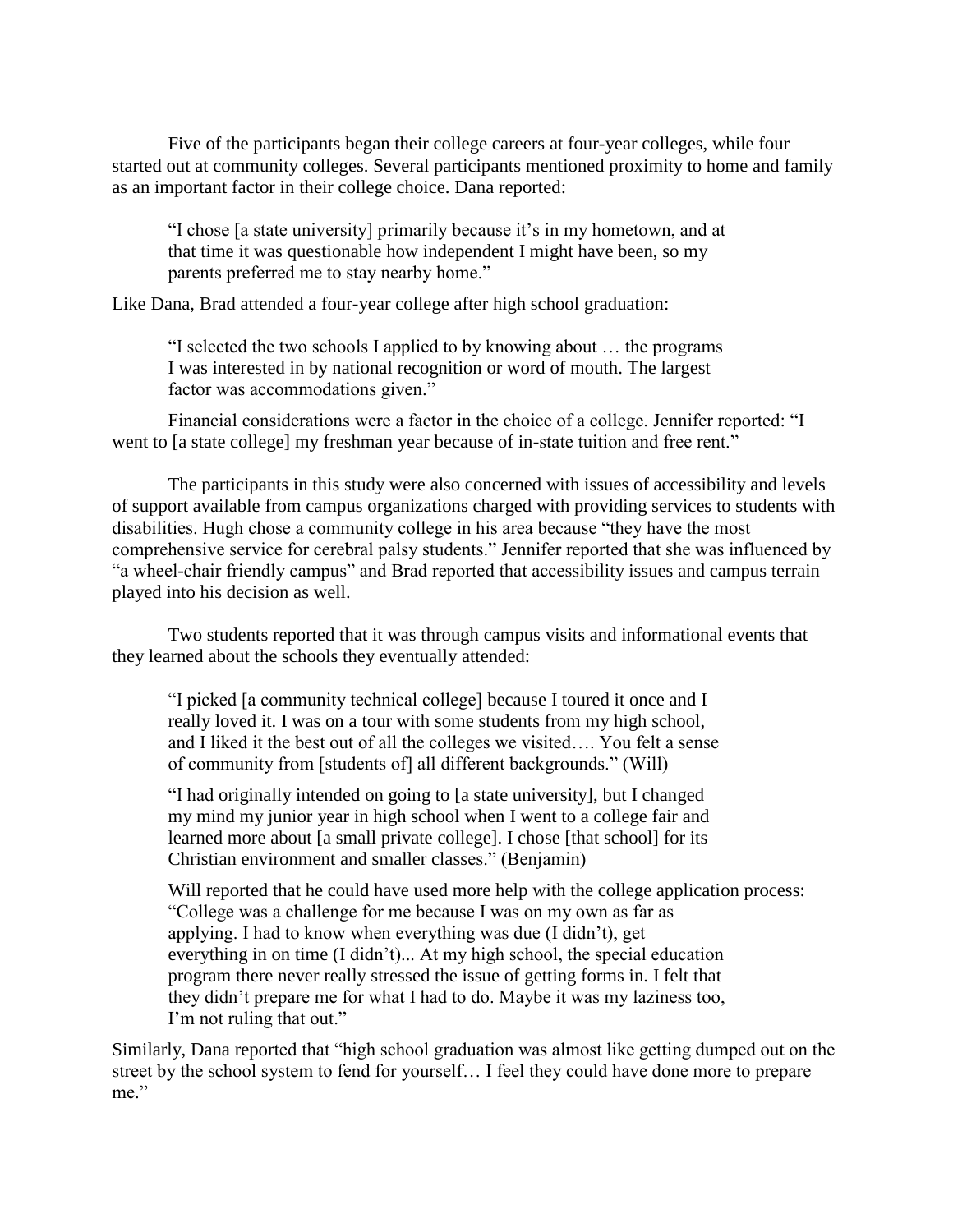### The College Experience

Participants who lived on campus found the experience both challenging and rewarding. According to Benjamin:

"For me, the biggest challenge (yet most rewarding) was living on campus. I lived at home my freshman year because I didn't think I could live on campus due to the amount of help I need. Late in my first year, though, my dad and I decided to make it work by finding a roommate who was willing to help me out.

We didn't tell my mom until a couple weeks before I moved because we knew she would not be happy. When she found out, she thought it wouldn't work. My dad humored her by saying, 'Maybe you're right, but we have to let him try.' She changed her mind after she saw how happy I was living in the dorms. The next summer when I moved back home for a few months, she couldn't wait until I went back, and I felt the same way!:) Funny thing is that I found myself only using my roommate for help part of the time. The rest of the time, I'd ask the guys on my floor for help, and girls often offered to feed me (which I didn't mind AT ALL!)."

Brad reported challenges finding personal care assistants. Jennifer reported that living in a dormitory presented her with challenges during her first year, yet she did not believe that her disability created those challenges:

"It took my first semester of college of trial and error and more error to 'figure life out'... cleaning, cooking, laundry, timeliness, sleep, bills, and so on…My roommates were just as lost. I have not met a college freshman … [who was] prepared…Working freshman orientation for three years, [I observed that] everyone had the 'deer in headlights' look."

### Accommodations

Rebecca reported that it was difficult for her to make the transition to college:

"I had a challenge when I moved from having a one-on-one assistant to a program at a college … [without] the same support. …When I first got [to college], the program had someone who went to class and helped me with my assignments and that was great. But after a couple of quarters … [they] just stopped going to class and sitting down with me to help me with my assignments. I started to get very frustrated and couldn't figure out why I wasn't getting the help anymore. After a while I had mom set up a meeting … to see what was going on…They said that they only have to help me for the first year and then they don't have to help me any more. They also told me that maybe college wasn't the right thing for me…After the meeting, for the two next quarters I had gotten a tutor and had the same one and did great."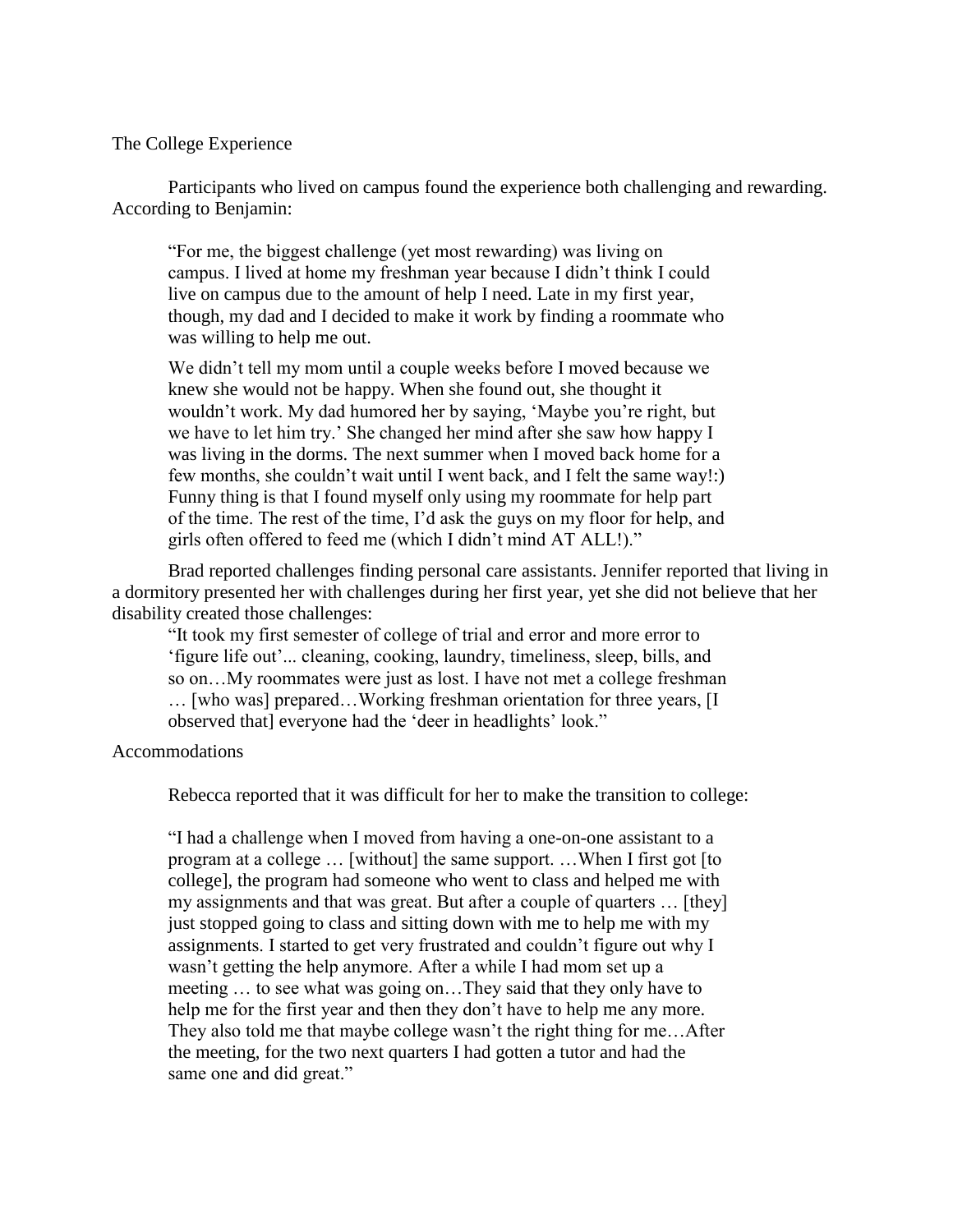After changing his major, Brad had difficulty getting the accommodations he needed:

"One thing I faced that I didn't [foresee] was getting denied some accommodations from Disabled Student Services [DSS]…Mid-way through my second year I had switched from engineering/computer science to liberal arts. This required a lot more reading — and I need etext, something that my paperwork said I may need. [The] DSS view was you've gone this far without it, you shouldn't need it. My reply was yes, but I was taking courses that were heavy in math, so running a calculus formula through [text-to-speech software] would be basically useless for me. Also when I read a lot my eyes get more tired than an average student…[DSS] claimed my eye tiredness wasn't anything real; I just had to deal with it, and also they only give the accommodation of text to e-text to students who are labeled LD…To make a long story short, it took a threat of going to court for them to find me needing the accommodation without having a [diagnosis of] LD."

Access to appropriate technology can play a powerful role in supporting the academic success of students with disabilities. As Will reported, "Ah technology, the thing that can either be very beneficial or drive you up the wall." Dana, one of the older participants in the focus group, had attended college a decade earlier and had dropped out after one semester. Dana reported:

"Another thing I didn't have access to when I attempted college is my [AAC device] which allows...me [to] compose written work by use of my programmed vocabulary to speed up things. Another thing is I didn't have a screen reader at the time, which now I do and really benefit by, it has really opened up a whole new world for me…I feel that I would have probably succeeded in college if I had all these ducks in order before starting."

### Social Interactions and Communications

Meeting new people and interacting in social situations can present challenges. Benjamin reported:

"I have found it can be difficult to make friends simply because of my unclear speech. People tend to be afraid to talk to me because they can't understand me at first. Funny thing is that my wife and I went to the same college but hardly ever talked because she was afraid to talk to me. It wasn't until we started going to the same church that we became friends. Once people get past the uncomfortable stage, though, they usually treat me like anyone else."

Brad and Hal reported difficulties connecting with others:

"My experience has been generally poor for making friends. Occasionally I will talk to a few people before class, but … usually they just forget to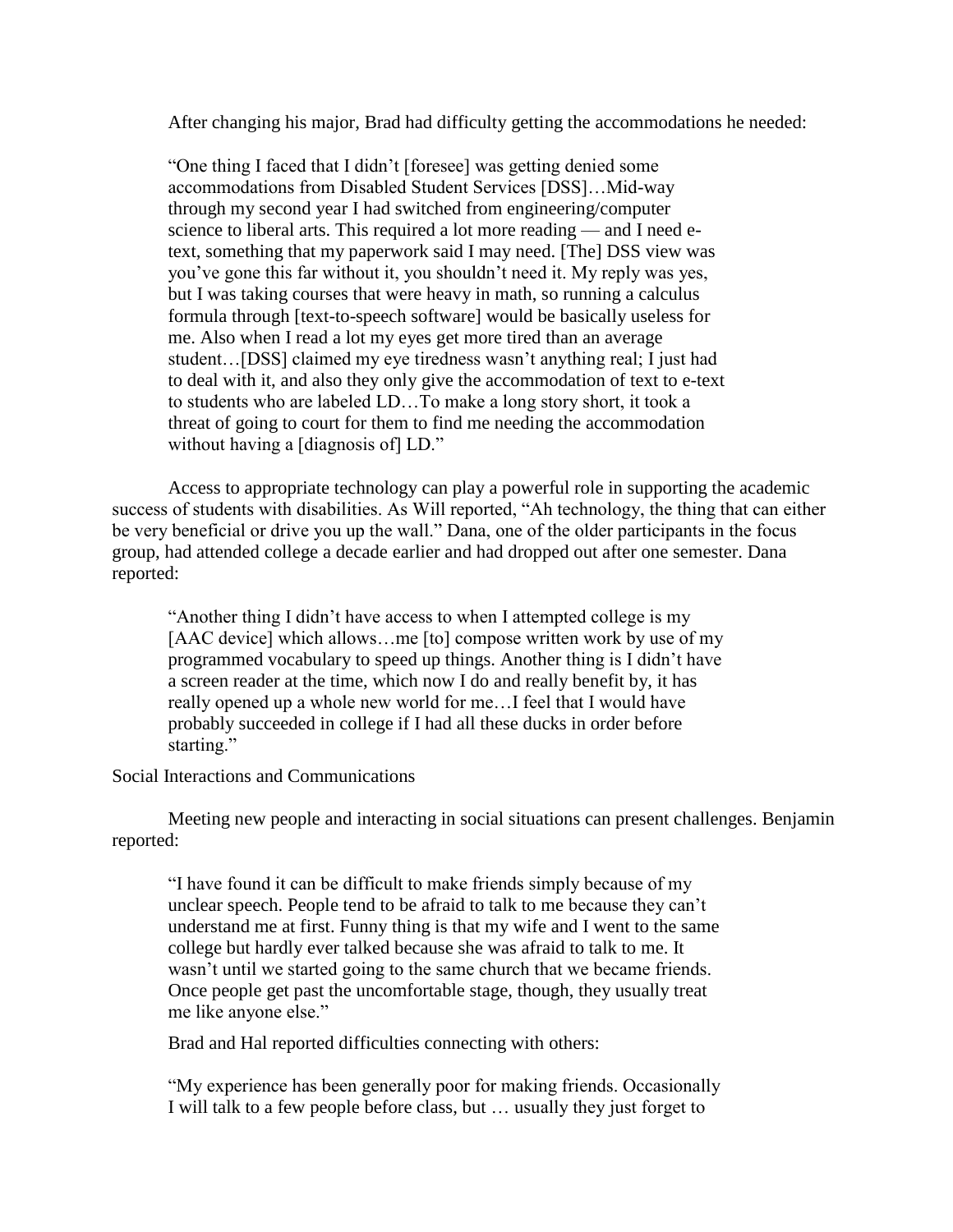tell [me] about study groups…Occasionally I'll see somebody from a class, and we say hey, but that's it." (Brad)

"It's usually way easier for me to make friends with guys. When women find out that I care for them, they usually freak out bad. It becomes just disastrous." (Hal)

Will, on the other hand, reported that he makes friends easily and maintains a positive attitude even when relationships are challenging:

"I socialize a lot, so making friends isn't that hard...I have a tendency to walk up to random strangers and just start talking... You make more friends that way…There were some challenging relationships in my school, but it wasn't because of my disability. It was more typical college awkwardness…In all, I can connect with just about anyone, anywhere, and that's a blessing."

Jennifer recommended giving new acquaintances time to become comfortable, "Just gotta give time and space. Show them respect. Remain confident, not overbearing. And if it takes a few interactions, so be it." Dana agreed, "I have always learned to not force people to be comfortable around me, they have to do it themselves, and if they don't, they just don't."

Rebecca reported that having a friend along can facilitate interactions with new acquaintances:

"Some people are afraid to talk with me. When I have someone with me, that person starts a conversation and then we have me join…to show everyone that if you just are patient that you can have a regular conversation with me. I just started to feel comfortable to start a conversation with a person that I am just meeting for the first time. I didn't feel comfortable going up to people that didn't know me because I was so worried about if they would be able to understand me…DO-IT helped me become more social when I am in groups and around people that I don't know very well."

Jennifer reported that shared connections and repeated encounters help her connect with others:

"My personal relationships usually stem from a disability connection, my sister, and/or the 'rate of repeat'…i.e. dorm, class, small town, Starbucks at 6 a.m., city bus...wherever. And my sis and I are really close, so her friends are my friends, and my friends are her friends. But wherever I meet friends, we share commonalities... soulful, compassionate, love for outdoors and environment, etc."

In one social relationship, Benjamin found that he was able to help another student by accepting help from her: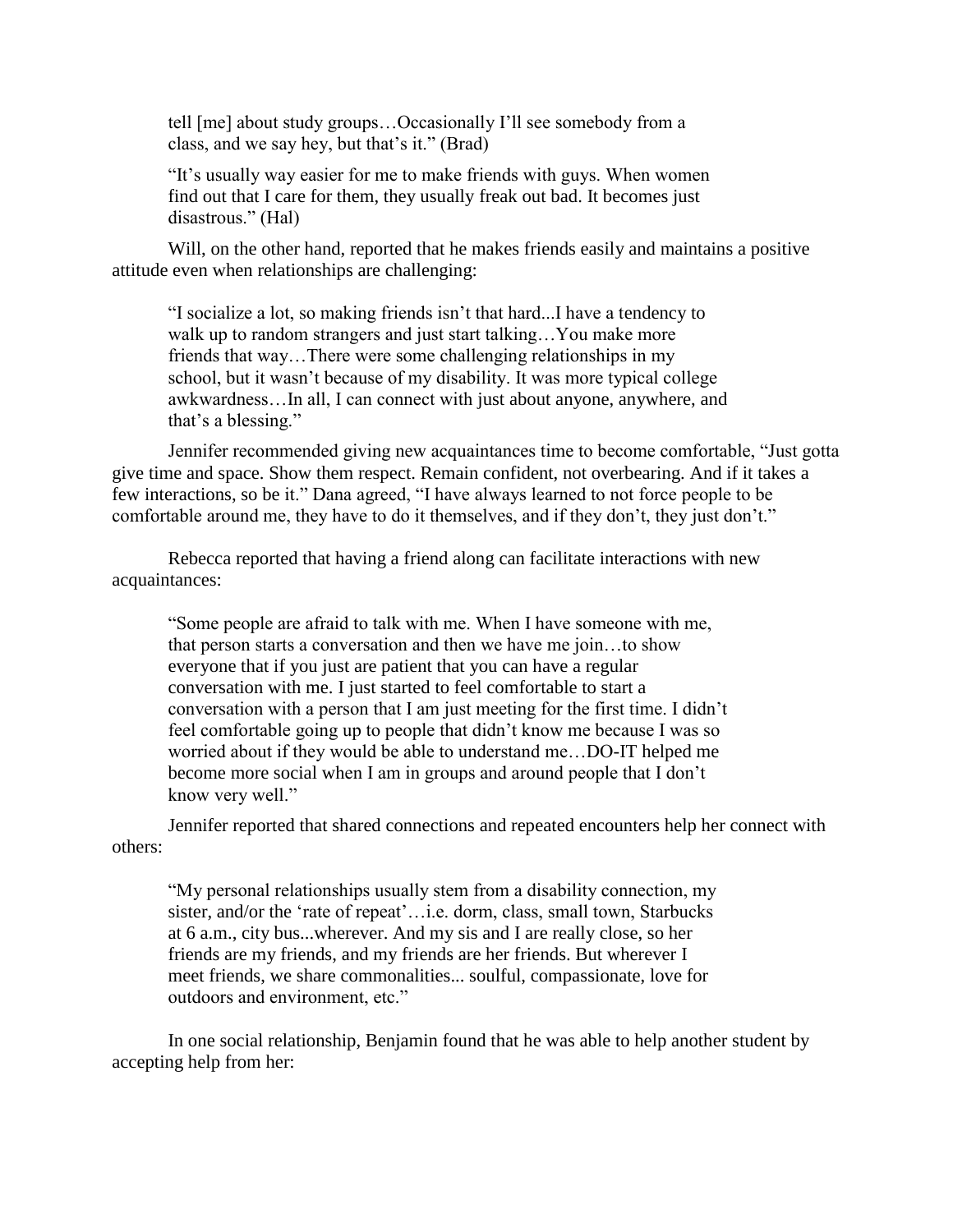"There was one girl during the later part of my sophomore year of college who asked if she could feed me almost every meal. We became good friends, and she confided in me that she was anorexic, so helping me eat forced her to eat as well. She was helping me, but it turned out I was helping her as well!"

## Change in Plans

Brad and Michael were both seniors at four-year colleges at the time of the focus group discussion and both had experienced changes in their paths while in college:

"I had my heart set on [specific state university] for a long time, so I didn't even check into other schools. After being [there] for two and a half years, I still didn't feel accepted there, or that it was the right place. I…transferred to [another state college], which has the perfect environment for me. I feel right at home here. The classes are set up how I want them to be, and everyone is more enlightened here overall." (Michael)

While in college, Michael's career plans also changed:

"I decided elementary education was not the field for me because of all the hands-on type stuff required of teachers...Now I am planning on being a school counselor."

Brad's plans changed when he was not admitted to the very competitive computer science department at the university he attended:

"I began college looking to major in computer science. After getting told … that I should look elsewhere, I began to explore other disciplines. Currently I am studying political science. My interests are still basically unchanged."

Jennifer and Benjamin both graduated from four-year colleges and worked in their chosen fields for a number of years before their circumstances led to career path changes:

"I've always enjoyed working with people...I started in recreation therapy. With all the budget cuts and no driver's license, I couldn't really advance further in the field. Then, I got into social services... [Now] I'm in my second week of my master's degree for social work." (Jennifer)

"I was a programmer for 2.5 years before being laid-off in the dot-com bust. After trying to find a job for over a year, I tried motivational speaking full-time for a few years but only landed a few bookings. Now I speak part-time, but much of my time is spent working on a non-profit foundation my wife and I started … to help people with mobility impairments get the equipment they need and want." (Benjamin)

Outcomes and Attitudes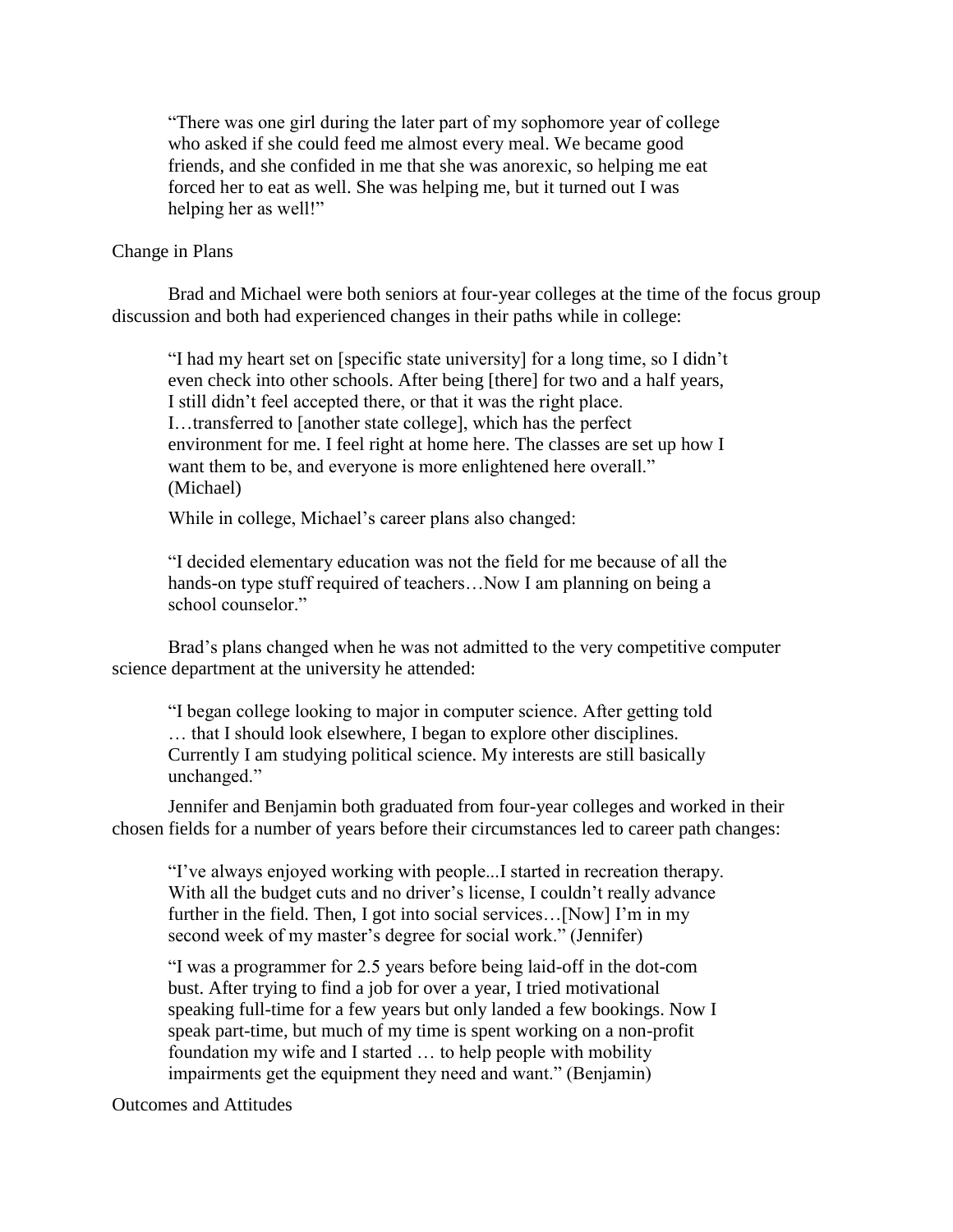In the following paragraphs the authors report participant academic and career progress and share some of the participants' insights and advice.

Hugh, 38, was the oldest participant in the focus group. He graduated from a community college when he was 29 years old and was a featured speaker at his community college graduation. He transferred to a large state university but left without earning a bachelor's degree. Hugh had worked part-time doing website design, but at the time of the study he was unemployed. About his previous job he wrote, "I worked there for a few months as a volunteer, then they hired me as a part-time employee. I MISS THAT JOB." His advice for others is, "Just believe in yourself! Plain and simple."

Benjamin, 32, earned a Bachelor of Science (B.S.) degree in Computer Science and a Bachelor of Arts (B.A.) degree in Communications. He is married and has a daughter. Benjamin is enthusiastic about his work with the foundation that he and his wife have started:

"Although still in its infancy, the foundation is showing VERY promising signs of being very successful. I'm thrilled because I'll be helping people with a problem that is too often overlooked."

Benjamin's advice is, "Never let 'good enough' be 'good enough.' Go beyond others' expectations and your own!"

Dana, 29, attended a four-year college right out of high school, but dropped out during freshman year. Dana has now been employed with the same company for more than six years:

"I have grown up with the impression that neither my parents, nor support staff are always going to make decisions for me, so I have to take responsibility of determining what things suit me best…I worked with OVR [Office of Vocational Rehabilitation] for a few years on finding employment opportunities for me, and we were getting nowhere until I started communicating with…various people myself. If I didn't take charge, I would probably be still traveling to the OVR office discussing it, and no real progress would have been made."

Jennifer is 28. She attended a four-year college and received a B.A. in Recreational Therapy. She worked in that field for a few years before returning to school to pursue a graduate degree in Social Work. Jennifer reported that her job searches were sometimes grueling, but paid off in the end. She wrote that she once applied for over 80 jobs before landing one. She reported, "I DO wind up with fantastic jobs always. And I am a dedicated employee. [It] just takes time and keeping a positive mindset." Her advice for others includes:

"Find something you are good at and like to do…. Be kind, be nice, be respectable, be responsible for your actions, laugh at yourself, work hard and it will pay off. Keep trying even if you have applied for every job out there. Put yourself out there and have fun. Enjoy life."

Crystal, 26, received her Associate in Arts (A.A.) degree from a local community college and then transferred to a large research university where she is pursuing a degree in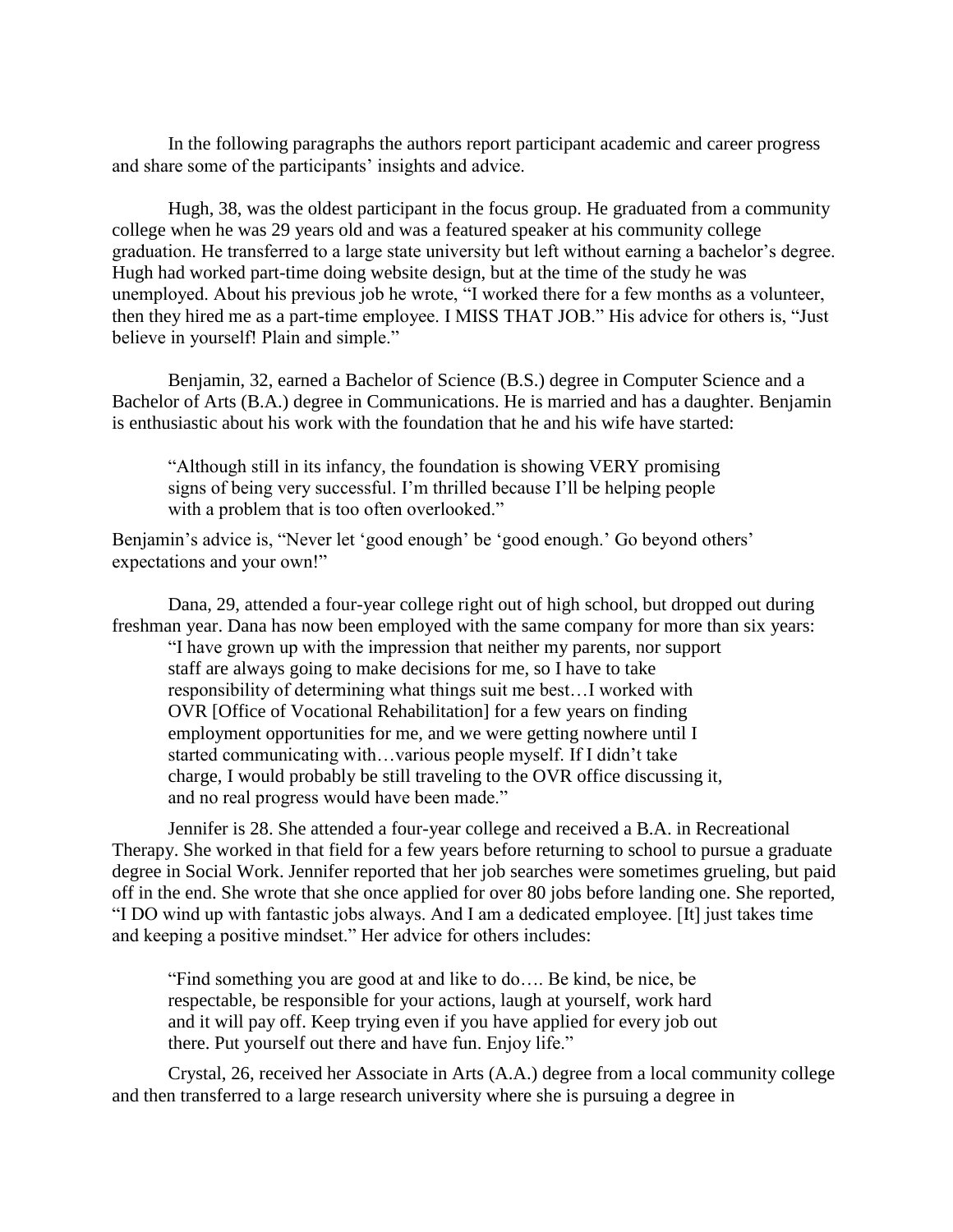anthropology. She left the focus group in the fourth week because of the heavy workload of her classes.

Rebecca, 24, is currently attending a community college. She hopes to someday open her own business. She wrote, "One very important thing to remember is that in college you are your biggest self-advocate."

Brad is 22. He is a senior at a large research university, majoring in political science. He has worked in the technology field full-time during the summers and part-time during the school year. He advises, "Just stand up for yourself…Don't let people tell you no just because you have a disability."

Michael is 21. He is a senior at a four-year college. He plans to go to graduate school and pursue a career in school counseling. His advice is, "Be assertive. Don't settle for less than you deserve. Don't believe what doctors say. Put yourself out there. Enjoy being alive."

Will is 21 and is in his first year of community college. He reminds students to keep in mind the social aspects of college when researching schools by visiting a campus to see "how people interact with each other outside of class…see what the social setting is as well as the academic."

### Discussion

The individuals recruited for this study had participated in a variety of DO-IT activities focused on supporting the academic and career success of middle school, high school, and college students with disabilities. Given their involvement in these activities, as expected, the focus group members had greater participation and persistence in postsecondary education than averages reported in the literature for students with significant disabilities. Five participants entered four-year colleges immediately after completing high school; four attended two-year community colleges. Of the four who initially attended community colleges, two later transferred to four-year schools; the other two are still community college students. One of the two who transferred to a four-year college dropped out without completing a bachelor's degree; the other is a college junior. Of the five who went directly to four-year colleges, two earned bachelor's degrees, two are college seniors, and one dropped out. One participant who left college without a degree has been successfully employed for several years.

#### Choosing a College

Primary reasons for choosing a school reported by participants in this study were very much like those of other college students — location, cost, and availability of programs. Campus access and academic accommodations were also important considerations. In addition, issues of independence and family support carried great weight for these individuals; young people who relied on family members to provide personal care assistance had to make new arrangements when moving away from home. High school graduation and the move toward post-secondary education is an important step in the maturation of all adolescents. For individuals with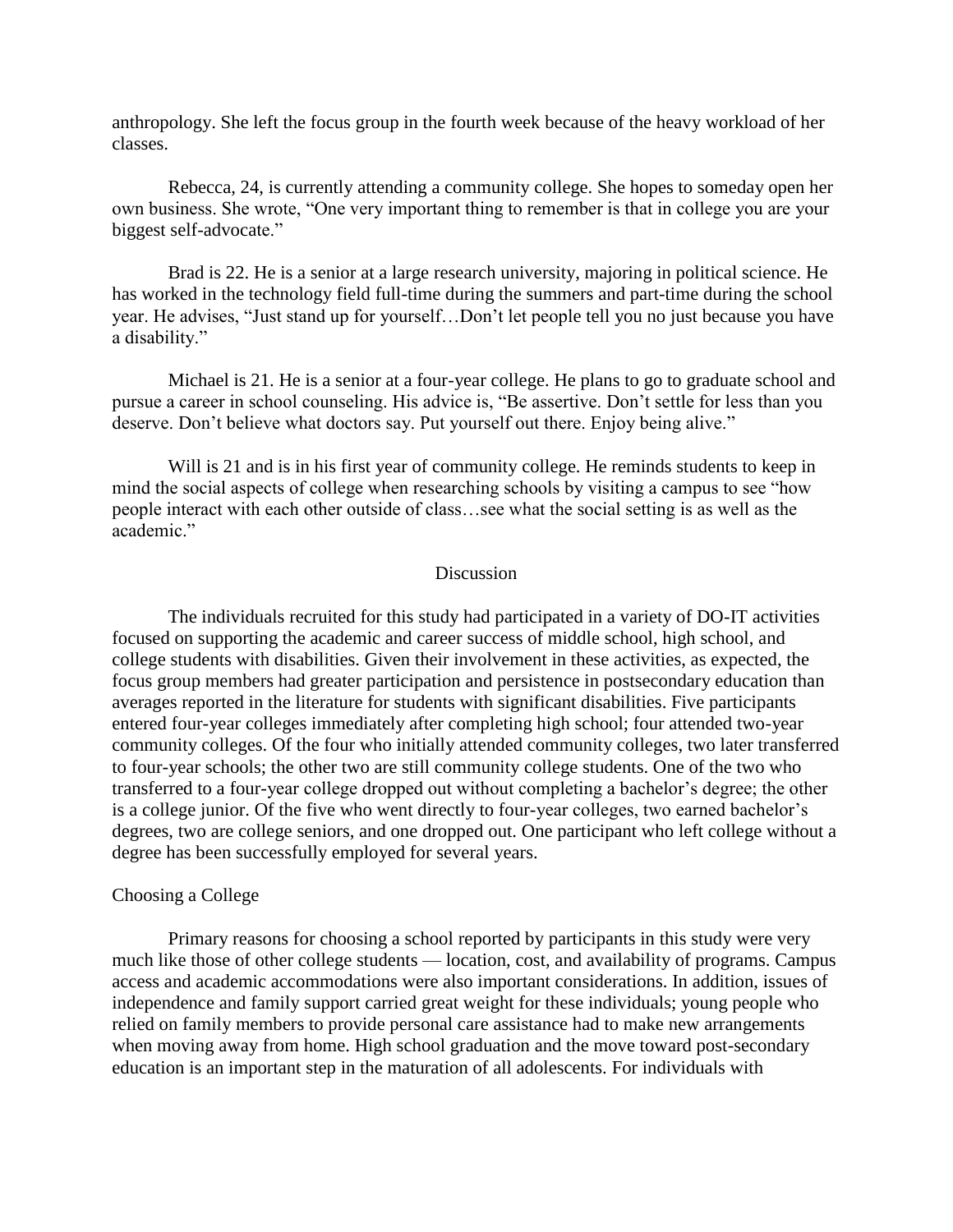significant disabilities, asserting independence from one's family can have multiple layers of complexity.

## Academics and Accommodations

The students reported that their academic experiences were not without challenges. Some felt that their high school classes had not prepared them well for college. In some schools, academics took a back seat to independent living skills. Once in college, some participants reported difficulties getting the accommodations they felt they needed in order to be successful. Their experiences highlight the critical importance of the development of self-determination, including self-advocacy skills, by students with disabilities who plan to pursue college.

## Support and Self-Determination

Participants in the focus group cited family members as consistent and critical supports in their pursuit of postsecondary education. Participants also reported that individual teachers who took on a mentoring role were important in helping them develop the confidence they needed to pursue postsecondary education. They cited participation in DO-IT activities as a factor in their success. These results are consistent with earlier work suggesting that mentors, family support, and participation in a high quality transition program can help high school students who have disabilities develop the vision of a future that includes college and a career.

It is interesting to note that even when the researchers' questions concerned supports from others, participants often reported that it was by taking things into their own hands that they were able to overcome obstacles and move forward. Participants reported that they developed strategies to advocate for accommodations and to communicate effectively in both academic and social situations. The support they received from adults was often support for their own developing self-determination.

## **Outcomes**

Participants demonstrated considerably higher levels of participation and persistence in postsecondary education than is typically reported for students with disabilities. However, participants who had pursued employment reported some of the same difficulties finding work that have been reported in the literature for this population. Those participants who were successful in finding paid employment did so primarily through networking, personal contacts, and volunteering.

## Limitations

Caution should be exercised in generalizing the findings of this exploratory study. The individuals who were recruited for this study may not be typical of the population of individuals with mobility and speech disabilities; they all had plans to attend college, had participated in programs designed to support their academic and career success, and had ready access to mentors, computers, and the internet. In addition, those individuals who agreed to participate in the focus group may have chosen to do so in part because they had been successful; those who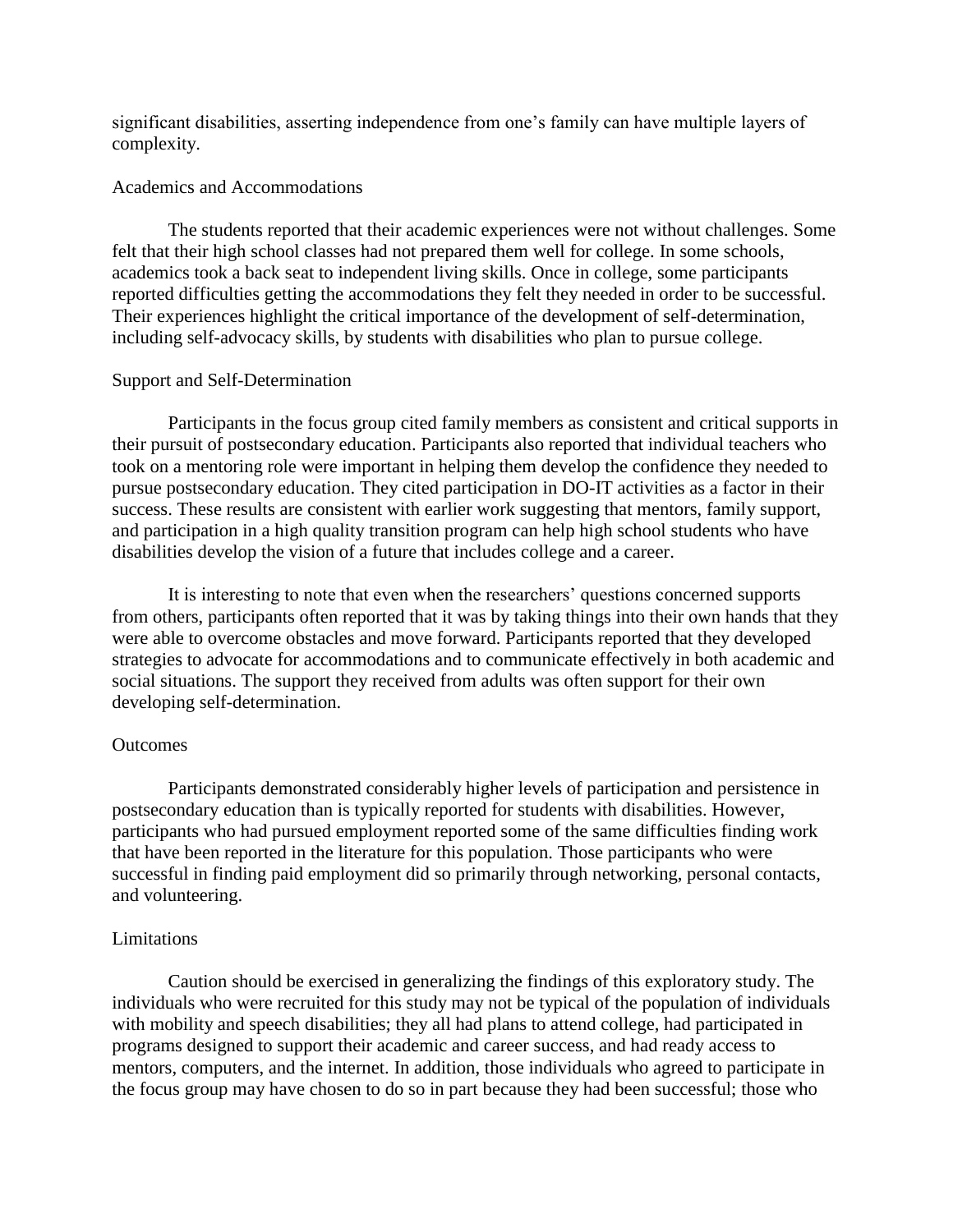chose not to participate may have had less positive postsecondary experiences. Furthermore, for many participants this was a retrospective study, and memory can be fallible.

## Conclusions and Future Research

Participants in the reported study demonstrate that individuals with mobility and speech disabilities can successfully pursue postsecondary education when they have academic access, support, and the self-determination to pursue that goal. Yet, barriers remain. Elementary and high school educators need to recognize the role that expectations can play in limiting or expanding a student's academic achievement. Students with disabilities require and deserve equal access to challenging academic curricula. Teachers at all levels must learn how to make their classrooms and instructional practices accessible so that all students are challenged to take rigorous classes that prepare them for higher education and satisfying careers. Students with disabilities are the experts on their academic interests and must be consulted and supported as they make decisions about high-school classes and post-secondary plans.

Additional research is needed to identify factors that support the success of students with mobility and speech disabilities in post-secondary education as well as factors that contribute to the high college dropout rates among students with disabilities. What must be done to ensure that students with speech and mobility disabilities have full access to rigorous academic curricula in K-12 schools? What practices most effectively foster the development of self-determination? A longitudinal study tracking the experiences, opinions, and progress of students with disabilities as they pass through critical junctures toward a career would provide information of use to students, families, and educators. In addition, collecting information on students' college preparation and participation from parents and educators would expand on the findings. Reports on college participation and graduation rates of students with significant disabilities make it clear that there is much to learn and much to be done to support them in college and careers.

**Carole Isakson, Ph.D.,** is a Research Coordinator with the College of Education at the University of Washington. Her research interests include literacy development and academic achievement in children who have disabilities that impact mobility and communication.

**Sheryl Burgstahler, Ph.D.**, directs DO-IT(Disabilities, Opportunities, Internetworking and Technology) and Accessible Technology Services and Outreach at the University of Washington. DO-IT promotes the success of students with disabilities in postsecondary programs and careers. DO-IT employs technology to help young people with disabilities achieve success in postsecondary education and careers.

## References

Blackorby, J., & Wagner, M. (1996). Longitudinal post-school outcomes of youth with disabilities: Findings from the National Longitudinal Transition Study. *Exceptional Children, 62,* 399-414.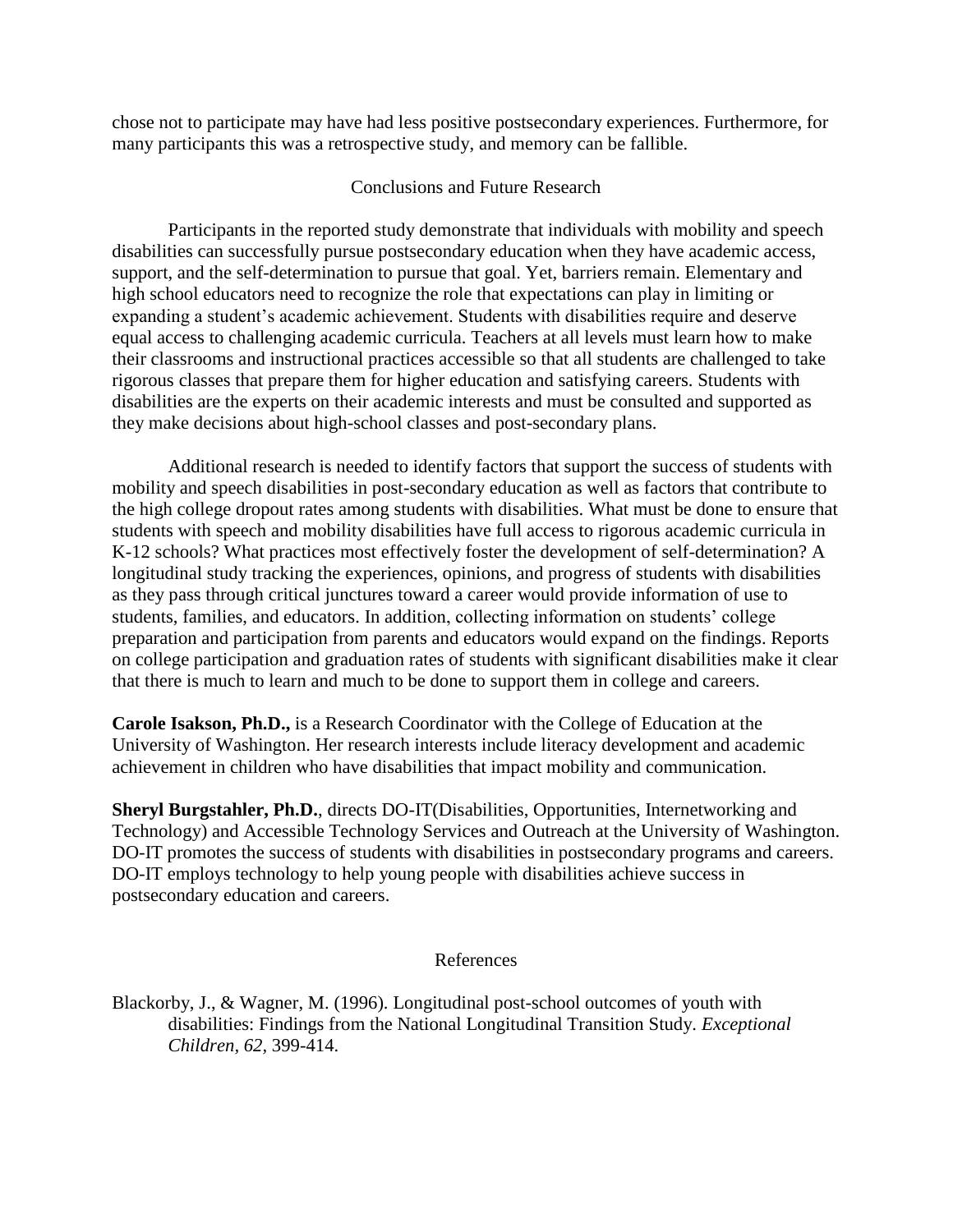- Bryen, D. N., Cohen, K. J., & Carey, A. (2004). Augmentative communication employment training and supports (ACETS): Some employment-related outcomes. *Journal of Rehabilitation, 70*(1), 10-18.
- Burgstahler, S. (2006). *Creating an e-mentoring community: How DO-IT does it, and how you can do it, too.* Seattle: University of Washington. Retrieved August 1, 2007, from http://www.washington.edu/doit/Mentor/index\_pdf.html
- DO-IT, (2006). *DO-IT programs*. Seattle: University of Washington. Retrieved May 1, 2007, from http://www.washington.edu/doit/programs/
- Garrison-Wade, D., & Lehmann, J. (2006). Students' perceptions about successfully transitioning to postsecondary institutions. *Review of Disability Studies, 2*(4), 37-49.
- Horn, L., &. Berktold, J. (1999). Students with disabilities in postsecondary education: A profile of preparation, participation, and outcomes. *Education Statistics Quarterly, 1*(3). Retrieved March 22, 2007, from http://nces.ed.gov/programs/quarterly/vol\_1/1\_3/4 esq13-a.asp
- Horn, L., & Bobbitt, L. (1999). *Students with disabilities in postsecondary education: A profile of preparation, participation, and outcomes* (NCES 1999-187). Retrieved April 5, 2007, from http://nces.ed.gov/pubsearch/pubsinfo.asp?pubid=1999187
- Isakson, C. L., & Burgstahler, S. (2006). AAC, employment, and independent living: A success story. *Assistive Technology Outcomes & Benefits, 3*(1), 67-79.
- Kim-Rupnow, W. S., & Burgstahler, S. (2004). Perceptions of students with disabilities regarding the value of technology-based support activities on postsecondary education and employment. *Journal of Special Education Technology, 19*(2), 43-56.
- Koppenhaver, D. A., & Yoder, D. E. (1992). Literacy issues in persons with severe speech and physical impairments. In R. Gaylord-Ross (Ed.), *Issues and research in special education* (Vol. 2, pp. 156-201). New York: Teachers College Press.
- Koppenhaver, D. A., & Yoder, D. E. (1993). Classroom literacy instruction for children with severe speech and physical impairments (SSPI): What is and what might be. *Topics in Language Disorders, 13*(2), 1-15.
- Krueger, R., & Casey, M. A. (2000). *Focus groups: A practical guide for applied research*. (3rd ed.). Thousand Oaks: Sage.
- Light, J., & McNaughton, D. B. (1993). Literacy and augmentative and alternative communication (AAC): The expectations and priorities of parents and teachers. *Topics in Language Disorders*, *13*(2), 33-46.
- Light, J., Stoltz, B., & McNaughton, D. (1996). Community-based employment: Experiences of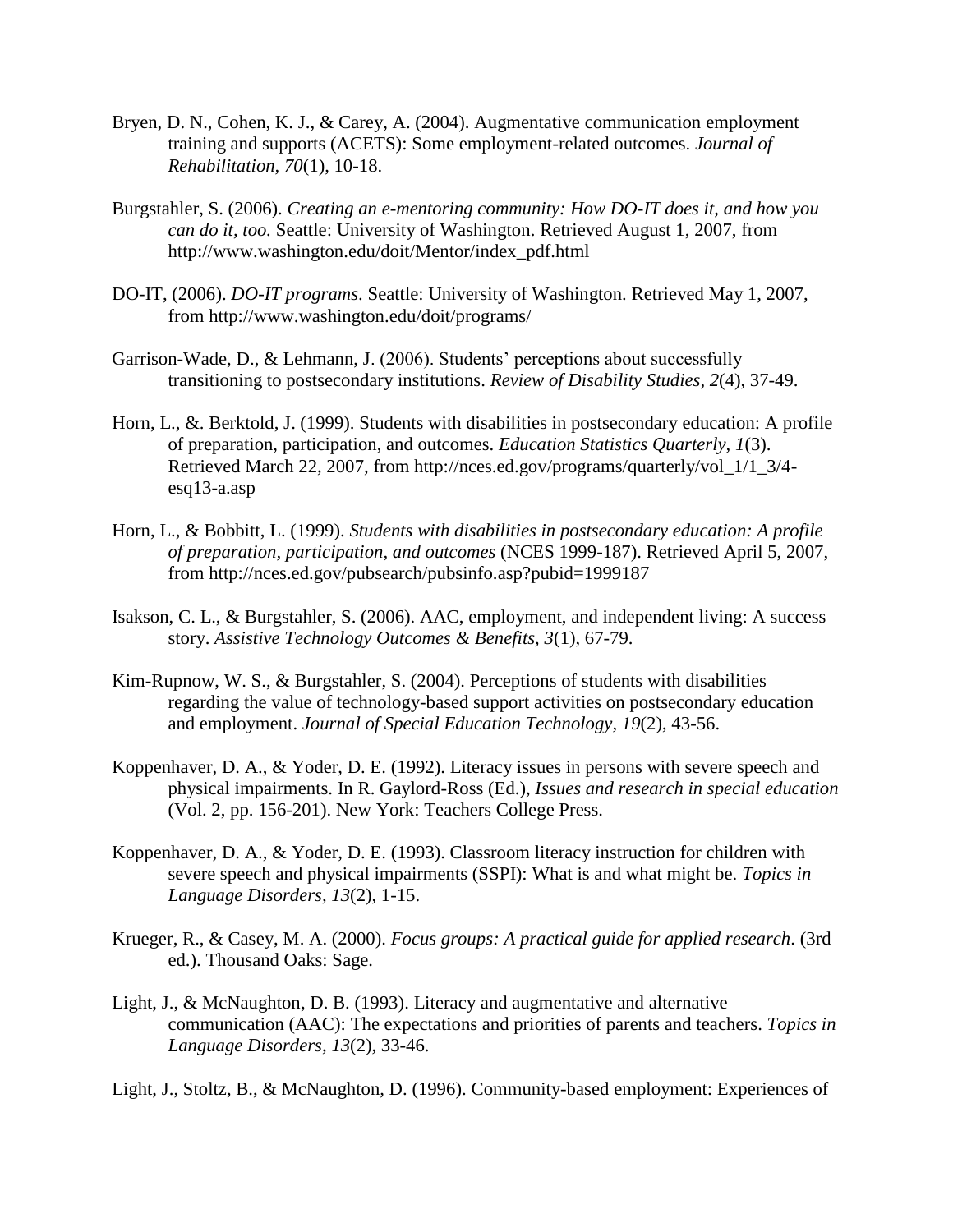adults who use AAC. *Augmentative and Alternative Communication, 12,* 215-228.

Lincoln, Y. S., & Guba, E. G. (1985). *Naturalistic inquiry*. Beverly Hills: Sage.

- Marvin, C., & Mirenda, P. (1993). Home literacy experiences of preschoolers enrolled in Head Start and special education programs. *Journal of Early Intervention, 17*(4), 351-367.
- McNaughton, D., Symons, G., Light, J., & Parsons, A. (2006). "My dream was to pay taxes": The self-employment experiences of individuals who use augmentative and alternative communication. *Journal of Vocational Rehabilitation, 25*, 181-196.
- McNaughton, D., Light, J., & Arnold, K. (2002). "Getting your wheel in the door": Successful full-time employment experiences of individuals with cerebral palsy who use augmentative and alternative communication*. Augmentative and Alternative Communication, 18*, 59-76.
- McNaughton, D., Light, J., & Groszyk, L. (2001). "Don't give up": The employment experiences of adults with amyotrophic lateral sclerosis who use augmentative and alternative communication. *Augmentative and Alternative Communication, 19*, 235-253.
- Muhr, T. (2000). *Atlas.ti (Version 4.2)* [Computer Software]. Berlin: Scientific Software.
- Odom, C. A., & Upthegrove, M. (1997). Moving toward employment using AAC: Case study. *Augmentative and Alternative Communication, 13*, 258-262.
- Rackensperger, T., Krezman, C., McNaughton, D., Williams, M. B., & D'Silva, K. (2005). "When I first got it, I wanted to throw it off a cliff": The challenges and benefits of learning AAC technologies as described by adults who use AAC. *Augmentative and Alternative Communication, 20,* 165-186.
- Smith, M. M. (2005). *Literacy and augmentative and alternative communication*. Burlington, MA: Elsevier.
- Stodden, R. A., & Dowrick, P. W. (2001). Postsecondary education and employment of adults with disabilities. *American Rehabilitation 25*(4), 19-23.
- Strauss, A. L., & Corbin, J. (1998). *Basics of qualitative research: Techniques and procedures for developing grounded theory.* Thousand Oaks, CA: Sage.
- U.S. Department of Education. (2007). *Students with disabilities preparing for postsecondary education: Know your rights and responsibilities*. Retrieved May 9, 2007, from http://www.ed.gov/about/offices/list/ocr/transition.html
- Vaughn, S., Schumm, J. S., & Sinagub J. (1996). *Focus group interviews in education and psychology.* Thousand Oaks: Sage.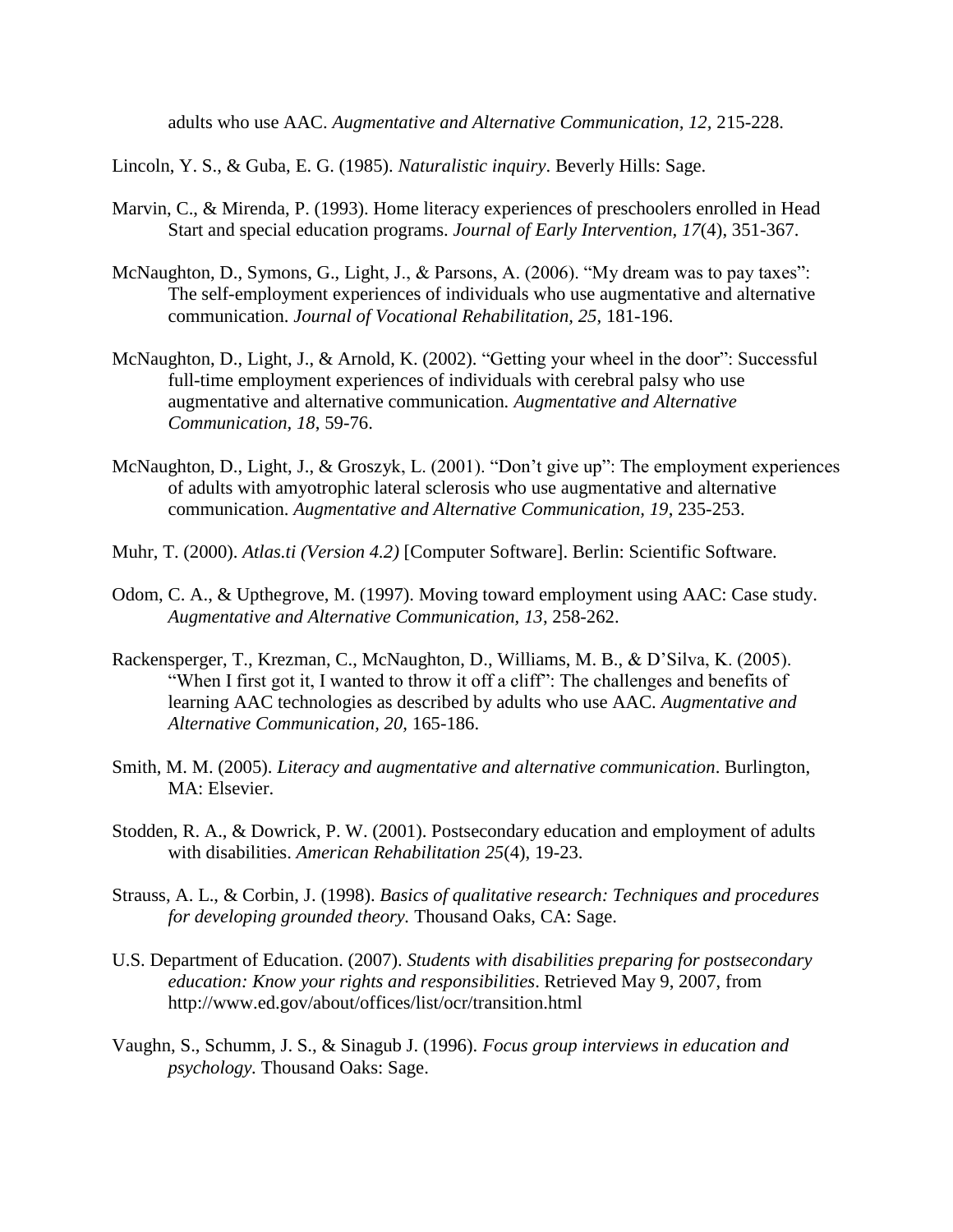- Wagner, M., Newman, L., Cameto, R. Levine, P. & Garza, N. (2006). *An overview of findings from Wave 2 of the National Longitudinal transition Study-2 (NLTS2).* Menlo Park, CA: SRI International. Retrieved August 1, 2007, from http://ies.ed.gov/ncser/pubs/20063004/index.asp
- Willard-Holt, C. (1998). Academic and personality characteristics of gifted students with cerebral palsy: A multiple case study. *Exceptional Children, 65*(1), 37-50.

## Acknowledgments

The content of the article is based upon work supported by the National Science Foundation (Cooperative Agreement # HRD-0227995) and the U.S. Department of Education (Grant # P333A050064). Any opinions, findings, and conclusions or recommendations expressed in this material are those of the authors and do not necessarily reflect the views of the federal government.